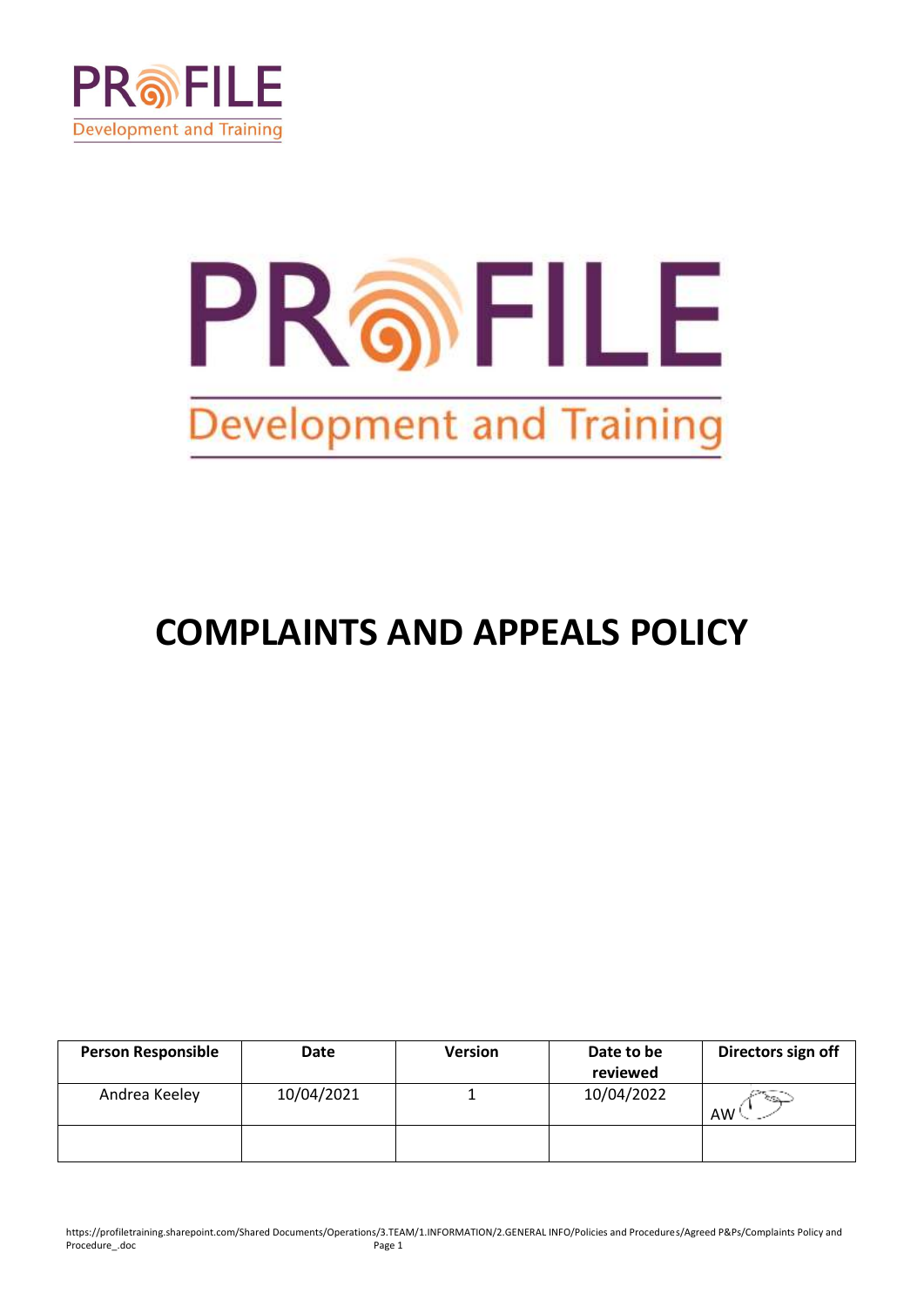

#### **Complaints**

Profile is always keen to hear suggestions for improving our service. We also want to discuss any concerns you may have and, if you think something is wrong, we want to address your concerns. All suggestions, concerns, complaints and compliments are recorded by Profile. This helps improve the quality of our services and ensures that all staff maintain the highest level of professionalism. The policy and procedure for dealing with complaints are detailed below and we aim to ensure that, wherever possible, a resolution is found to a problem quickly and fairly.

Complaints and all information relating to the complaint will be treated in confidence in line with our Data Protection/GDPR Policy. All information will only be shared with our key employees who need to be involved in handling your complaint. Any written material will only be viewed by key personnel and records will be maintained in accordance with our Data Protection Policy, provided it does not breach confidentiality or any individuals' rights to privacy under the DPA 2018 or GDPR.

## **What to do if you have a complaint about a member of our team**

Raise your complaint directly with the member of staff or the person concerned and tell them what you are unhappy about. They should listen and, if there is a simple solution, they should try to put it right immediately. If you would prefer to raise your complaint with someone who is not directly involved with the situation you may contact one of our management team or a director.

Public Disclosure Information Act 1998 is aimed at protecting individuals who make certain disclosures of information in the public interest and allows such individuals to bring action in respect of victimisation or malpractice, without retribution from employers or colleagues. Such retribution may include bullying, harassment, dismissal or being passed over for promotion. Profile will always endeavour to abide by this legislation and would encourage internal 'whistle blowing' to appropriate senior management as a first step.

## **Policy for dealing with complaints**

All complaints will be taken seriously, and we aim to respond to all concerns and complaints within two working days and to have answered or resolved questions/concerns within seven working days. Complaints may be made to whoever is appropriate depending on the nature and severity of the complaint. Please see suggestions below for guidance as to who would be best placed to deal with your concern most effectively:

| <b>Person with complaint</b> | <b>Complaint against</b> | <b>Nature of Complaint</b> | <b>Profile Contact</b>  |
|------------------------------|--------------------------|----------------------------|-------------------------|
| Employer                     | Tutor                    | Teaching, training,        | Lead IQA or Programme   |
|                              |                          | assessment related         | Lead                    |
| Learner or Parent            | Employer                 | Employer related           | Programme Lead/Centre   |
|                              |                          |                            | Manager                 |
| Learner or Parent            | Employer or any other    | Bullying/harassment etc    | Designated Safeguarding |
|                              | employee                 |                            | Lead/Deputy             |
| Employer/Learner or          | Tutor                    | Teaching, training,        | Lead IQA or Programme   |
| Parent                       |                          | assessment related         | Lead                    |
| Profile employee             | Profile team member      | Poor practice, bulling,    | Director                |
|                              |                          | harassment                 |                         |
| Profile employee             | Director                 | Poor practice, bullying,   | <b>Another Director</b> |
|                              |                          | harassment                 |                         |

https://profiletraining.sharepoint.com/Shared Documents/Operations/3.TEAM/1.INFORMATION/2.GENERAL INFO/Policies and Procedures/Agreed P&Ps/Complaints Policy and Procedure .doc